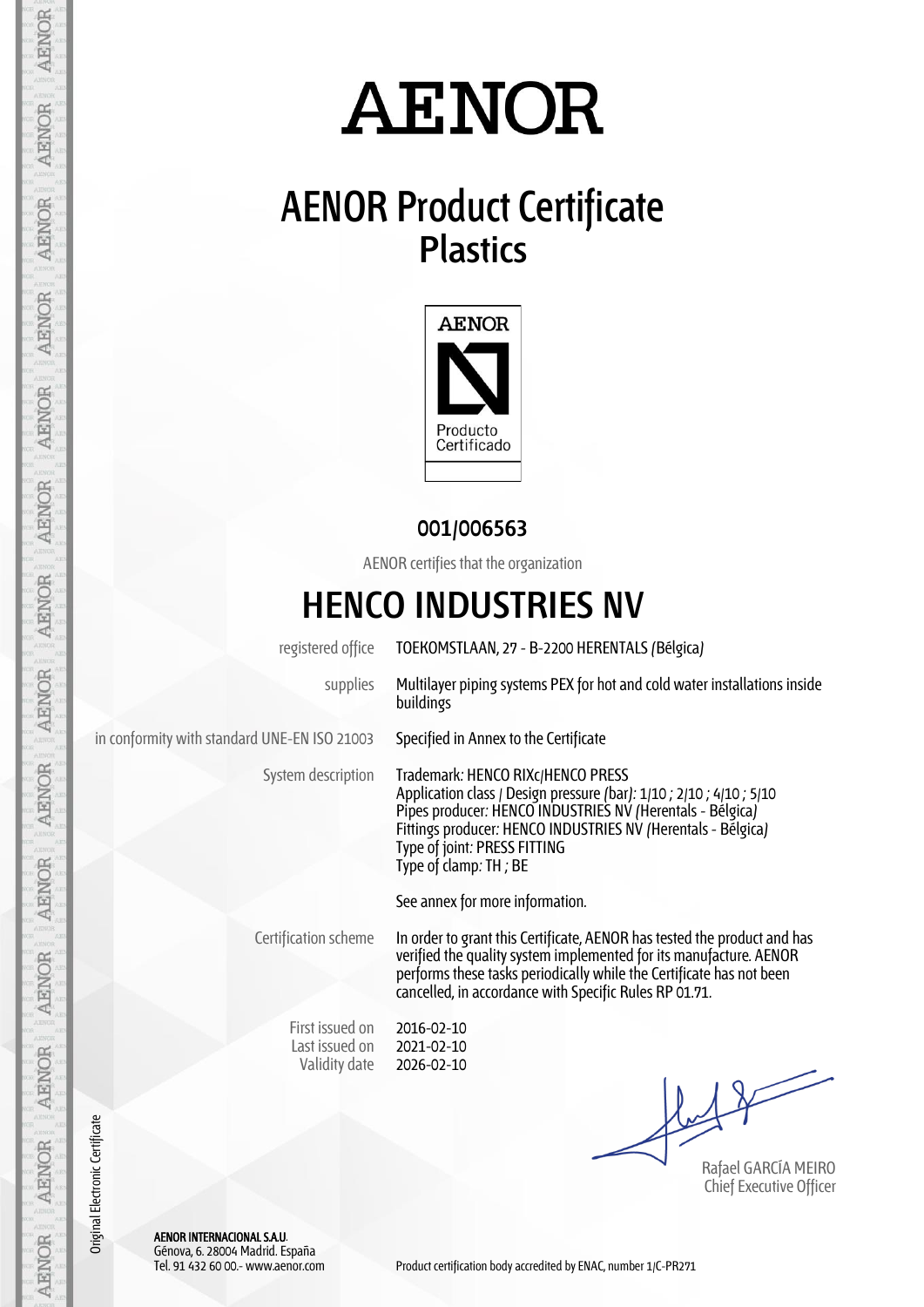### **AENOR Product Certificate Plastics**

**001/006563**

#### **Annex to Certificate**

in conformity with standard UNE-EN ISO 21003 UNE-EN ISO 21003-1:2009 (EN ISO 21003-1:2008)

UNE-EN ISO 21003-1:2009 ERRATUM:2009 UNE-EN ISO 21003-2:2009 (EN ISO 21003-2:2008) UNE-EN ISO 21003-2:2009 ERRATUM:2009 UNE-EN ISO 21003-2:2009/A1:2011 (EN ISO 21003-2:2008/A1:2011) UNE-EN ISO 21003-3:2009 (EN ISO 21003-3:2008) UNE-EN ISO 21003-3:2009 ERRATUM:2009 UNE-EN ISO 21003-5:2009 (EN ISO 21003-5:2008) UNE-EN ISO 21003-5:2009 ERRATUM:2009

First issued on Last issued on Validity date 2016-02-10 2021-02-10 2026-02-10

AENOR INTERNACIONAL S.A.U. Génova, 6. 28004 Madrid. España

Original Electronic Certificate

AENOR

**AENOR** 

**AENOR** 

**AENOR** 

**AENOR** 

**AENOR** 

**AENOR** 

**AENOR** 

**AENOR** 

AENOR

**AENOR** 

**AENOR** 

**AENOR**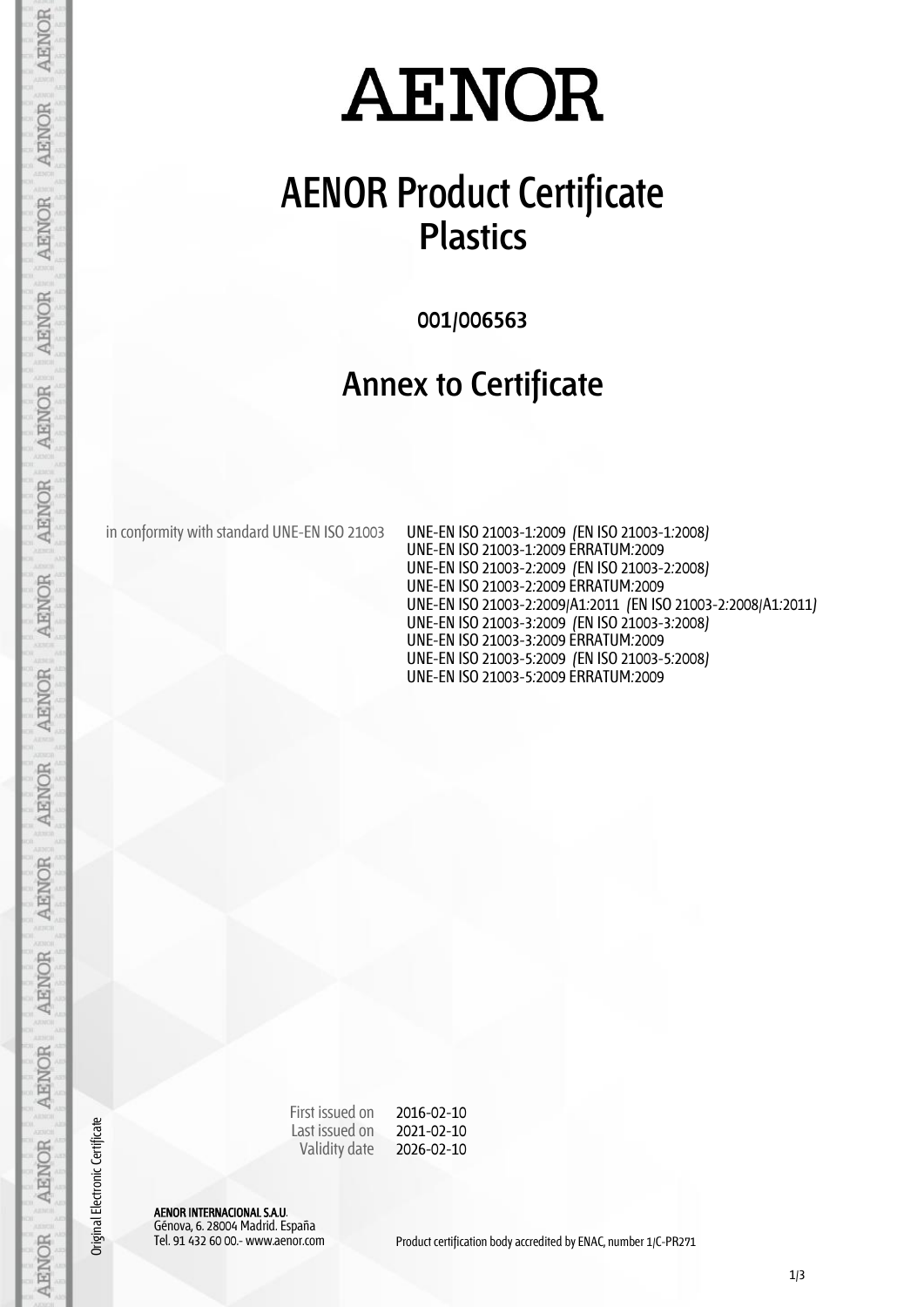### **AENOR Product Certificate Plastics**

**001/006563**

#### **Annex to Certificate**

System description Trademark: HENCO RIXc/HENCO PRESS Application class / Design pressure (bar): 1/10 ; 2/10 ; 4/10 ; 5/10 Pipes producer: HENCO INDUSTRIES NV (Herentals - Bélgica) Fittings producer: HENCO INDUSTRIES NV (Herentals - Bélgica) Type of joint: PRESS FITTING Type of clamp: TH ; BE

| <b>SYSTEM COMPONENT</b>           | DIMENSIONS (mm)                                                                                                                           | <b>MATERIAL</b> | <b>REFERENCES</b>            |
|-----------------------------------|-------------------------------------------------------------------------------------------------------------------------------------------|-----------------|------------------------------|
| Multilayer pipes                  | 16x2; 18x2; 20x2; 26x3                                                                                                                    | PEX-c/AL/PEX-c  |                              |
| Adapter to eurocone               | $16 - 20$                                                                                                                                 | <b>PVDF</b>     | 19PK; 19PKW                  |
| Double wallplate adapter          | 16                                                                                                                                        | <b>PVDF</b>     | 28PK; 28PKW                  |
| Elbow 90°                         | $16 - 18 - 20 - 26$                                                                                                                       | <b>PVDF</b>     | 1PK; 1PKW                    |
| Equal tee                         | $16 - 18 - 20 - 26$                                                                                                                       | <b>PVDF</b>     | 9PK; 9PKW                    |
| Female elbow                      | $16 - 18 - 20 - 26$                                                                                                                       | <b>PVDF</b>     | 5PK; 5PKW                    |
| Female straight                   | $16 - 18 - 20 - 26$                                                                                                                       | <b>PVDF</b>     | 18PK; 18PKW                  |
| Female tee                        | $16 - 18 - 20 - 26$                                                                                                                       | <b>PVDF</b>     | 13PK; 13PKW                  |
| Male elbow                        | $16 - 18 - 20 - 26$                                                                                                                       | <b>PVDF</b>     | 6PK; 6PKW                    |
| Male straight                     | $16 - 18 - 20 - 26$                                                                                                                       | <b>PVDF</b>     | 17PK; 17PKW                  |
| Male tee                          | $16 - 18 - 20 - 26$                                                                                                                       | <b>PVDF</b>     | 14PK; 14PKW                  |
| Reduced socket                    | 18x16; 20x16; 20x18; 26x16; 26x18; 26x20                                                                                                  | <b>PVDF</b>     | 16PK, 16PKW                  |
| Reduced tee                       | 16x18x16; 18x16x16; 16x20x16; 20x16x16;<br>20x18x18; 20x20x16; 20x26x20; 26x16x16;<br>26x16x20; 26x20x16; 26x20x20; 26x26x16;<br>26x26x20 | <b>PVDF</b>     | 11PK; 12 PK;<br>11PKW: 12PKW |
| Reduced tee to the center         | 18x16x18; 20x16x20; 20x18x20; 26x16x26;<br>26x18x26; 26x20x26                                                                             | <b>PVDF</b>     | 10PK; 10PKW                  |
| Socket                            | $16 - 18 - 20 - 26$                                                                                                                       | <b>PVDF</b>     | 15PK; 15PKW                  |
| Swivel straight and flate<br>seal | $16 - 20$                                                                                                                                 | <b>PVDF</b>     | 26PK; 26PKW                  |

| First issued on | 2016-02-10 |
|-----------------|------------|
| Last issued on  | 2021-02-10 |
| Validity date   | 2026-02-10 |

AENOR INTERNACIONAL S.A.U. Génova, 6. 28004 Madrid. España

Original Electronic Certificate

**AENOR** 

**AENOR** 

**AENOR** 

**AENOR** 

**AENOR** 

**AENOR** 

**AENOR** 

**AENOR** 

**AENOR** 

AENOR

**AENOR** 

**AENOR** 

**AENOR**